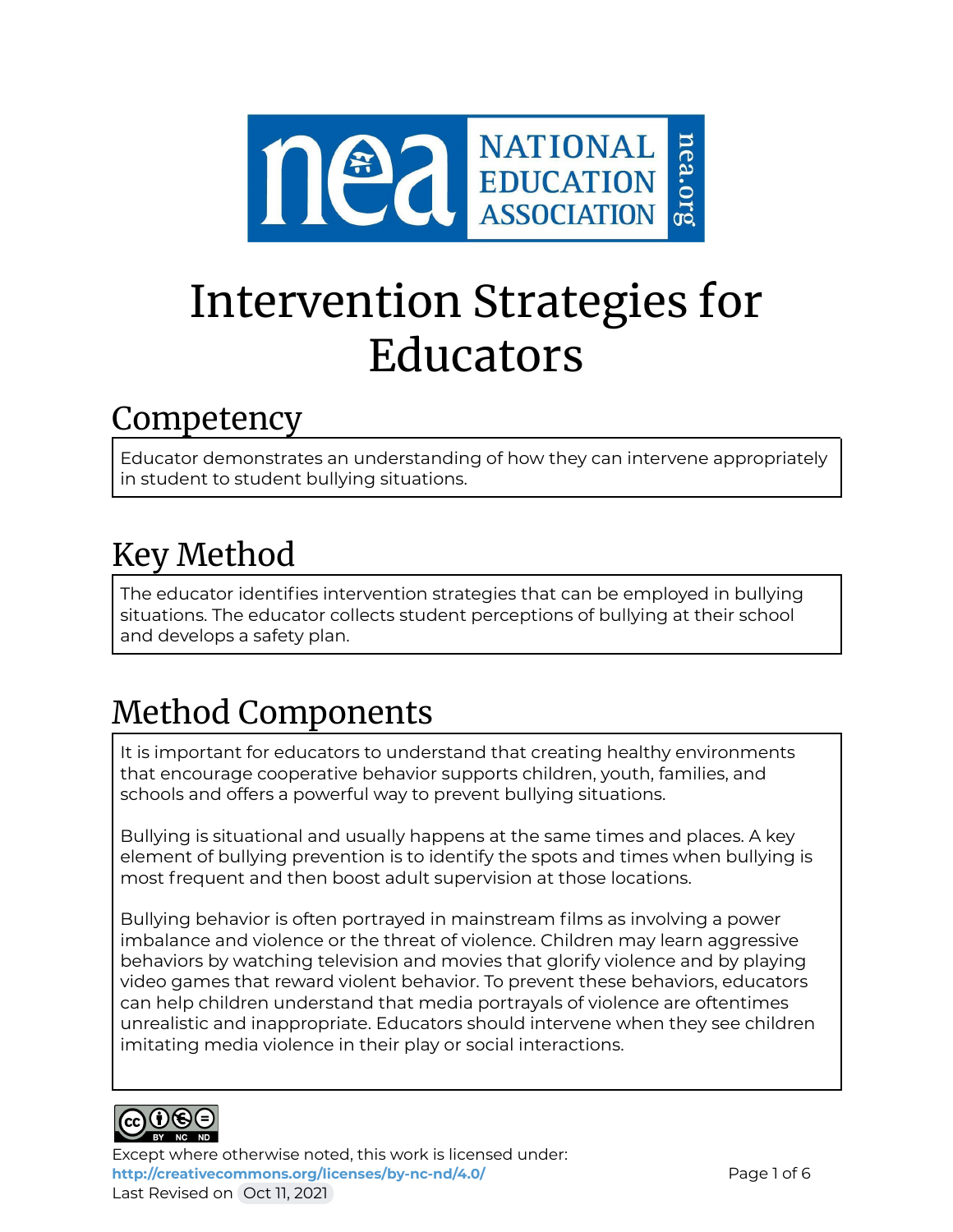### Components of Successful Interventions

#### **Before**

- Know your rights.
- Be consistent with your school bully prevention plan.
- Be prepared with local resources so that you are able to make any needed referrals.

#### **During**

- Stop the incident immediately.
- Separate the bully from the target.
- Make sure everyone is safe.
- Give a clear message.
- Advise all parties that you will be following up.
- Support the bullied student.
- Encourage bystanders who stood up for the target, and use this as a teachable moment for bystanders who did not stand up.

#### **After**

- Investigate the incident.
- Document according to school procedures.
- If appropriate, impose immediate consequences.
- Avoid the "working things out" approach.
- Be a caring adult for bullied students.
- Consider incorporating community-building and instructional strategies to extend understanding and healing and re-teach anti-bullying behaviors in your classroom community.

### Supporting Rationale and Research

Cornell, D., & Limber, S.P. (2015). Law and policy on the concept of bullying at school. American Psychologist, 70(4), 333–343. <https://www.apa.org/pubs/journals/releases/amp-a0038558.pdf>

GLSEN, 2006, From Teasing to Torment: A Report on School Climate in Illinois <https://files.eric.ed.gov/fulltext/ED486343.pdf>

Rigby, K., & Slee, P.T. (2008). Interventions to reduce bullying. International Journal of Adolescent Medicine and Health, 20, 165–183. [http://www.bullyingawarenessweek.org/pdf/Bullying\\_Prevention\\_Strategies\\_in\\_Sch](http://www.bullyingawarenessweek.org/pdf/Bullying_Prevention_Strategies_in_Schools_Ken_Rigby.pdf) [ools\\_Ken\\_Rigby.pdf](http://www.bullyingawarenessweek.org/pdf/Bullying_Prevention_Strategies_in_Schools_Ken_Rigby.pdf)

U.S. Department of Education Provides Guidance to Help Classroom Teachers Combat Bullying (2012). U.S. Department of Education. Retrieved from



Except where otherwise noted, this work is licensed under: **<http://creativecommons.org/licenses/by-nc-nd/4.0/>** Page 2 of 6 Last Revised on Oct 11, 2021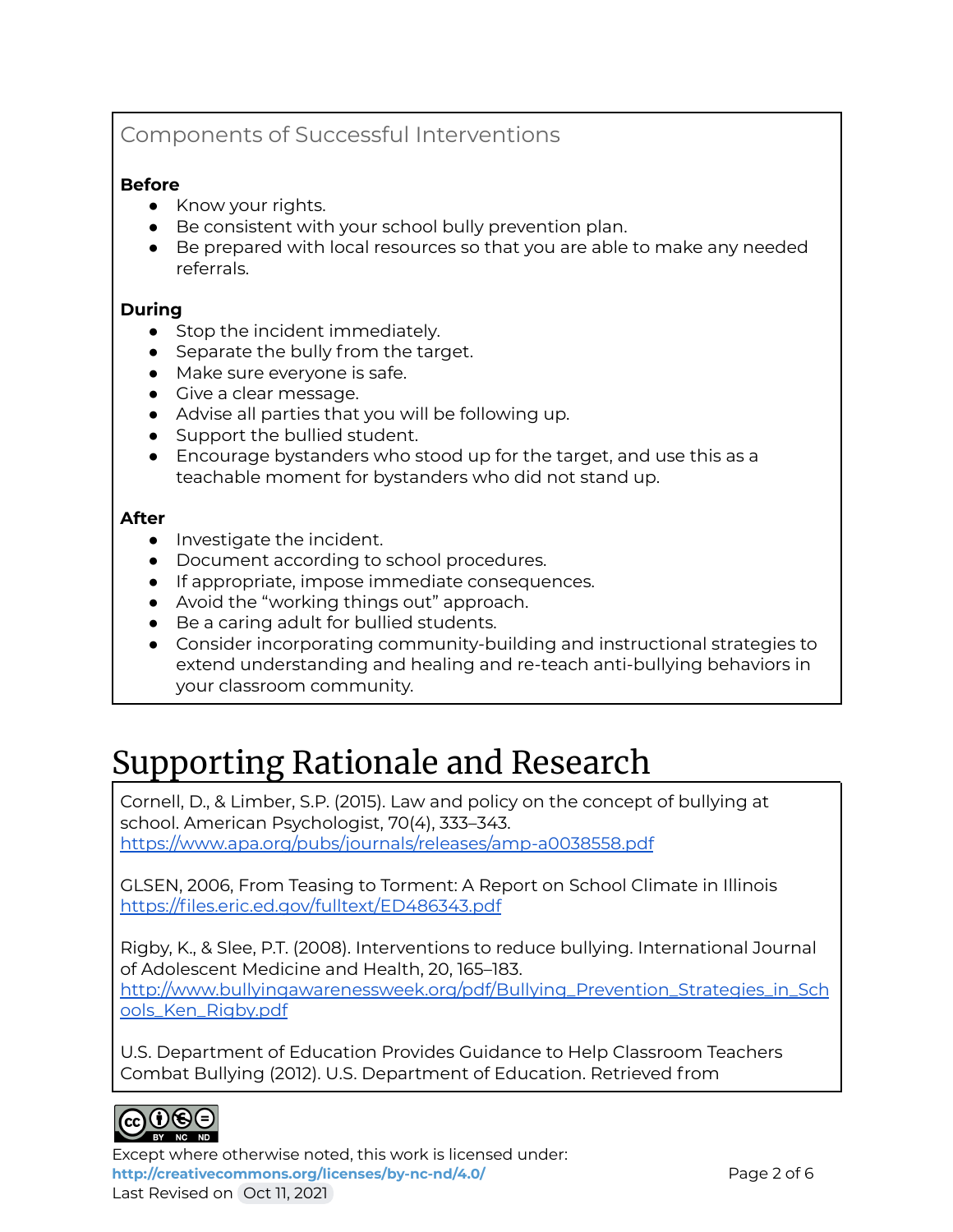[https://www.ed.gov/news/press-releases/us-department-education-provides-guida](https://www.ed.gov/news/press-releases/us-department-education-provides-guidance-help-classroom-teachers-combat-bullying) [nce-help-classroom-teachers-combat-bullying](https://www.ed.gov/news/press-releases/us-department-education-provides-guidance-help-classroom-teachers-combat-bullying)

### Resources

[Video](https://www.crisisprevention.com/Blog/What-Ten-Famous-Films-Teach-Us-About-Bullying)

[Anti-Bullying](http://blog.williamferriter.com/2013/04/09/anti-bullying-psa-project-lesson/) PSA Project [LESSON] | THE TEMPERED RADICAL

Home Kids Kid [Videos](https://www.stopbullying.gov/kids/webisodes/index.html)

Sample Anti-Bullying PSA's [Announcements](https://bullyingunit2nd3rd.weebly.com/index.html) Unit Lesson

[Students](https://www.niot.org/nios-video/students-map-bully-zones-create-safer-school) Map Bully Zones to Create a Safer School (8 min) | Not in Our Town

[Collection](https://youtu.be/XMjNPbgQ_VA) of Bullying Clips from Popular Films

[Bully-Proofing](https://www.micheleborba.com/uncategorized/bully-proofing-strategies-for-kids/) Strategies by Dr. Michele Borba

10 Solutions to [Bully-Proof](https://www.micheleborba.com/uncategorized/10-solutions-to-bully-proof-kids/) Kids

### Submission Guidelines & Evaluation Criteria

*To earn the micro-credential, you must receive a passing score in Parts 1 and 3, and be proficient for all components in Part 2.*

### Part 1. Overview Questions (Provides Context)

(350-400 words)

*Please use the suggested word count as a guide to answer the following contextual questions. This will help our assessor understand your current context for working on this micro-credential.*

#### *Please do not include any information that will make you identifiable to your reviewers.*

- 1. What background information is important to know to understand the context of your school and/or classroom? Consider things such as population, demographics, and special considerations regarding student characteristics. Be mindful not to reveal anything confidential.
- 2. Discuss a time you did or did not intervene in a bullying situation that



Except where otherwise noted, this work is licensed under: <http://creativecommons.org/licenses/by-nc-nd/4.0/><br>
Page 3 of 6 Last Revised on Oct 11, 2021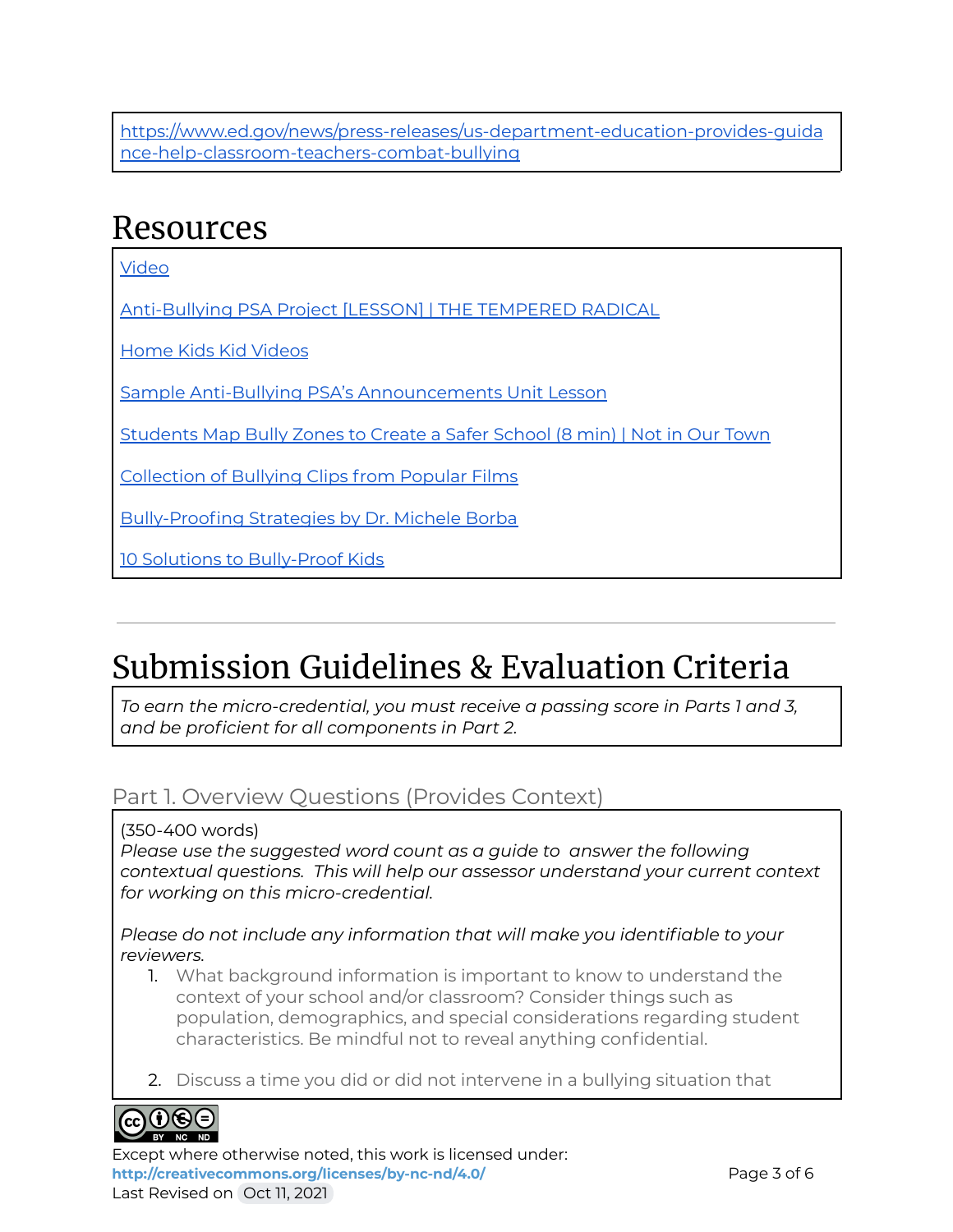occurred in your school. In hindsight, is there an intervention strategy that you could have used that would have been more effective? If you did not intervene, please explain why you came to that decision.

3. Describe any barriers you perceive there to be in intervening in bullying situations in your school. Describe any intervention support available at your school for handling bullying situations.

**Passing:** The response completely addresses the questions using personal examples and supporting evidence that clearly illustrate intervention strategies used in bullying situations. Writing is organized and easy to understand.

### Part 2. Work Examples/Artifacts/Evidence

To earn this micro-credentials please submit the following **three** artifacts as evidence of your learning.

*\*Please do not include any information that will make you or your students identifiable to your reviewers.*

Note: For artifacts the preferred file format is PDF

**Artifact 1 - Maps and Analysis:** Notate a map of your school with places that are "hot spots" for bullying and have students do the same. Analyze the maps comparing and contrasting the educator perception and the student's perception.

#### **Points to consider**:

- Are there places identified by students but not by the teacher?
- Is there adequate adult supervision in the places identified as unsafe?

Merge teacher map, three student maps, and analysis into one document and upload.

**Artifact 2 - Safety Plan:** Based on the analysis above, create a safety plan that could be implemented to remedy these "hot spots" (e.g., more adult supervision on the stairwells, better lighting in dark hallways, or train playground monitors in bullying prevention like conducting cooperative games during recess). Solicit students' ideas and include them in your analysis. The safety plan should include:

- details that address who (which school personnel)
- where (unsafe location)
- what actions will occur to address unsafe locations.

**Artifact 3 - PSA Videos:** Two student-made PSA videos or scripts that target specific strategies in action. Work with students to create PSA videos to address bullying and the hot spot areas in your school based on the safety plan. See the

### $_{\rm cc}(\mathbf{i})$ (s)(=

Except where otherwise noted, this work is licensed under: **<http://creativecommons.org/licenses/by-nc-nd/4.0/>** Page 4 of 6 Last Revised on Oct 11, 2021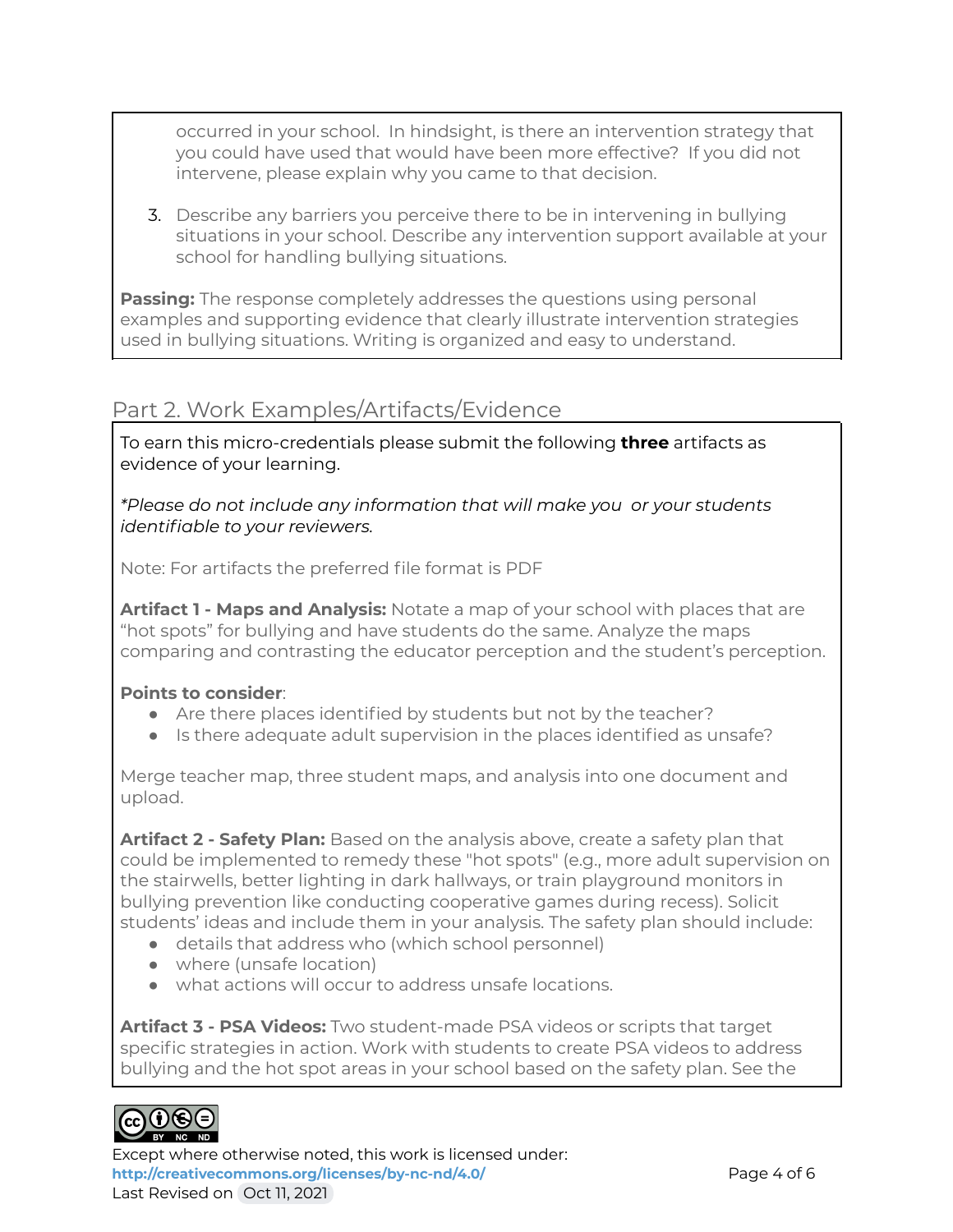Resources section for a sample lesson plan that you can modify to have your students collaboratively create a bullying PSA. Submit two student-produced PSAs that:

- Target an unsafe area discovered in the mapping activity.
- Depict realistic scenarios, knowing that if presented realistically, the topic will hold the viewer's attention.
- Incorporate the power, negative or positive, of the bystander.
- Discuss how student diversity of all types can act as a catalyst to some bullying.
- Have an adult (maybe a teacher) comforting a child.
- Do not patronize the viewer.
- Provide skills and inspiration in equal proportion when depicting the problem.
- Acknowledge that adults can help solve or improve the situation.

### Part 2. Rubric

|                                                    | <b>Proficient</b>                                                                                        | <b>Basic</b>                                                                                            | <b>Developing</b>                                      |
|----------------------------------------------------|----------------------------------------------------------------------------------------------------------|---------------------------------------------------------------------------------------------------------|--------------------------------------------------------|
| <b>Artifact 1 -</b><br>Maps and<br><b>Analysis</b> | Clearly compares and<br>contrasts teacher and<br>student perceptions.<br>Includes all required<br>parts. | Compares or<br>contrasts teacher and<br>student perceptions,<br>but is unclear or parts<br>are missing. | Did not analyze<br>teacher and student<br>perceptions. |
| <b>Artifact 2 -</b><br><b>Safety Plan</b>          | Safety plan is detailed<br>and based on map<br>analysis and best<br>practices.                           | Safety plan is<br>incomplete or<br>unclear.                                                             | Safety plan is missing.                                |
| Artifact 3 -<br><b>PSA Videos</b>                  | Two student-created<br>PSAs are submitted<br>with all parts.                                             | <b>Student-created PSAs</b><br>are incomplete or<br>missing parts                                       | PSAs are not<br>provided.                              |

### Part 3 Reflection

(450-550 words)

Use the word count as a guide to write a personal reflection about your work on this micro-credential. For tips on writing a good reflection review the following resource:

How Do I Write a Good Personal [Reflection?](https://isthismystory.com/learning/how-do-i-write-a-good-personal-reflection/)



Except where otherwise noted, this work is licensed under: **<http://creativecommons.org/licenses/by-nc-nd/4.0/>** Page 5 of 6 Last Revised on Oct 11, 2021